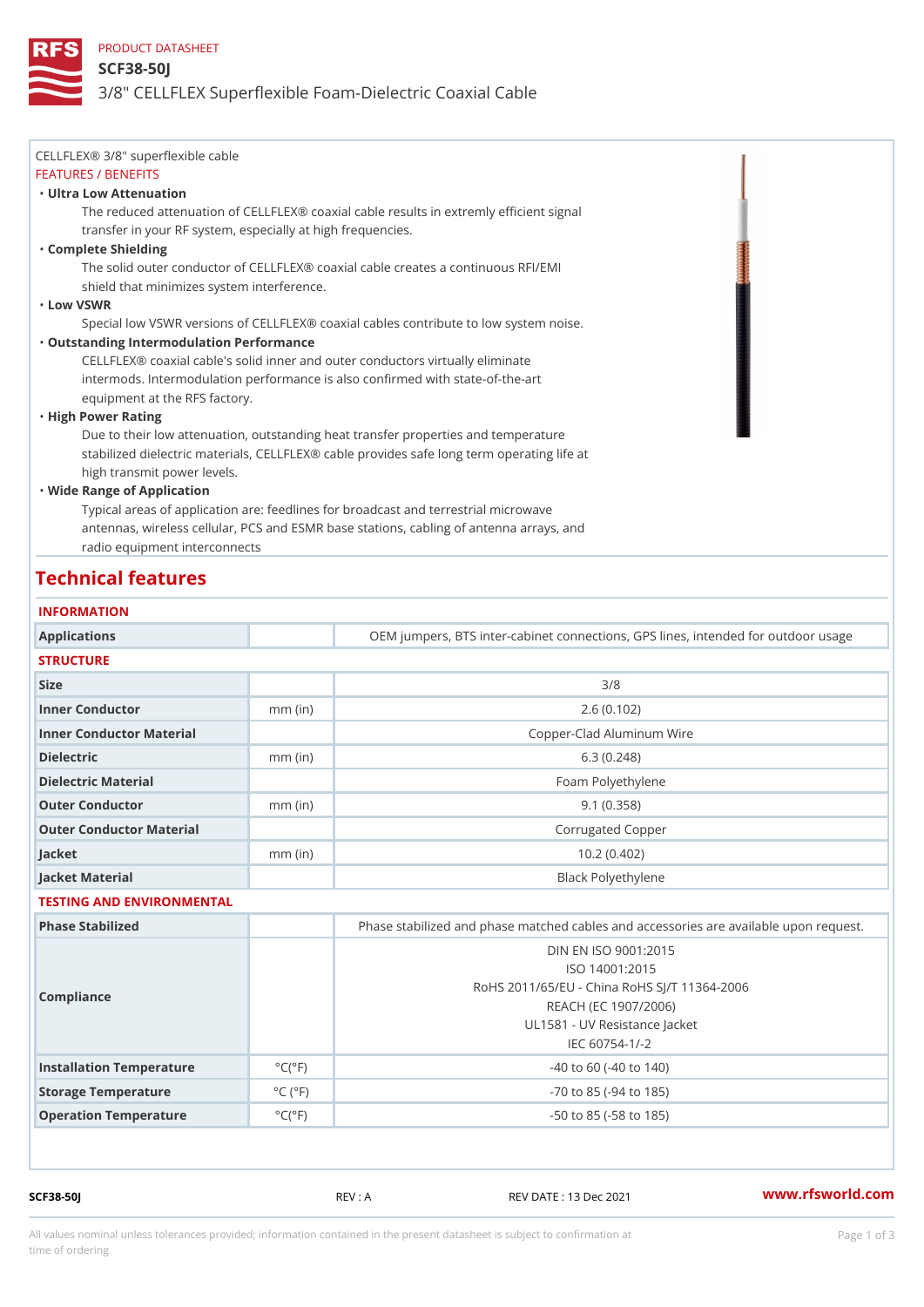## PRODUCT DATASHEET

SCF38-50J

3/8" CELLFLEX Superflexible Foam-Dielectric Coaxial Cable

| ELECTRICAL SPECIFICATIONS                                 |                                  |                         |                                                             |                 |  |  |  |
|-----------------------------------------------------------|----------------------------------|-------------------------|-------------------------------------------------------------|-----------------|--|--|--|
| Impedance                                                 | $\circledcirc$                   |                         | $50 +/- 1$                                                  |                 |  |  |  |
| Maximum Frequency                                         | GHz                              |                         | 13.4                                                        |                 |  |  |  |
| Velocity                                                  | $\%$                             | 81                      |                                                             |                 |  |  |  |
| Capacitance                                               | $pF/m$ ( $pF/ft$ )               |                         | 82 (25)                                                     |                 |  |  |  |
| Inductance                                                | $u H/m$ ( $u F / ft$ )           |                         | 0.207(0.063)                                                |                 |  |  |  |
| Peak Power Rating                                         | k W                              | 11.9                    |                                                             |                 |  |  |  |
| RF Peak Voltage                                           | Volts                            | 1090                    |                                                             |                 |  |  |  |
| Jacket Spark                                              | Volt RMS                         | 5000                    |                                                             |                 |  |  |  |
| Inner Conductor dc Resistance 01000 ft)                   | $@/1000$ n                       | 5.52(1.68)              |                                                             |                 |  |  |  |
| Outer Conductor dc Resistance<br>(©/1000 ft)              | $@/1000$ n                       | 7.3(2.23)               |                                                             |                 |  |  |  |
| Passive Intermodulation PrhMn. dBc                        |                                  | $-160$                  |                                                             |                 |  |  |  |
| Return Loss (VSWR) Performance                            |                                  |                         | Standard 20dB (1.222) / Premium 23/24dB (1.152/1.135) on sp |                 |  |  |  |
| MECHANICAL SPECIFICATIONS                                 |                                  |                         |                                                             |                 |  |  |  |
| Cable Weight, Nominal                                     | $kg/m$ ( $lb/ft$ )<br>0.1 (0.06) |                         |                                                             |                 |  |  |  |
| Minimum Bending Radius, mm (in)<br>Repeated Bends         |                                  | 25(0.984)               |                                                             |                 |  |  |  |
| Tensile Strength                                          | $N$ ( $ b)$                      | 600 (135)               |                                                             |                 |  |  |  |
| Recommended / Maximum<br>Clamp Spacing                    | m $(ft)$                         | 0.25 / 0.25 (0.8 / 0.8) |                                                             |                 |  |  |  |
| ATTENUATION @ 20°C (68°F) AND POWER RATING @ 40°C (104°F) |                                  |                         |                                                             |                 |  |  |  |
| Frequency, MHz                                            |                                  | dB per 100m             | dB per 100ft                                                | Power, kW       |  |  |  |
| 1                                                         |                                  | 0.41                    | 0.12                                                        | 19.43           |  |  |  |
| 100                                                       |                                  | 4.21                    | 1.28                                                        | 1.88            |  |  |  |
| 200                                                       |                                  | 6.04                    | 1.84                                                        | 1.31            |  |  |  |
| 450                                                       |                                  | 9.31                    | $2.84$                                                      | $0.85$          |  |  |  |
| 700                                                       |                                  | 11.83                   | 3.61                                                        | 0.67            |  |  |  |
| 800                                                       |                                  | 12.73                   | $3.88$                                                      | $0.62\,$        |  |  |  |
| 900                                                       |                                  | 13.58                   | 4.14                                                        | 0.58            |  |  |  |
| 1800                                                      |                                  | 20.05                   | 6.11                                                        | 0.39            |  |  |  |
| 2000                                                      |                                  | 21.30                   | 6.49                                                        | 0.37            |  |  |  |
| 2200                                                      |                                  | 22.51                   | $6.86$                                                      | 0.35            |  |  |  |
| 2400                                                      |                                  | 23.67                   | 7.21                                                        | 0.33            |  |  |  |
| 2700                                                      |                                  | 25.35                   | 7.73                                                        | 0.31            |  |  |  |
| 3000                                                      |                                  | 26.97                   | $8.22$                                                      | 0.29            |  |  |  |
| 3500                                                      |                                  | 29.55                   | 9.01                                                        | 0.27            |  |  |  |
| 4000                                                      |                                  | 32.00                   | 9.75                                                        | 0.25            |  |  |  |
| 5000                                                      |                                  | 36.62                   | 11.16                                                       | 0.22            |  |  |  |
| 13400                                                     |                                  | 68.30                   | $20.82$                                                     | 0.12            |  |  |  |
|                                                           |                                  |                         |                                                             |                 |  |  |  |
| SCF38-50J                                                 |                                  | REV : A                 | REV DATE : 13 Dec 2021                                      | www.rfsworld.co |  |  |  |

All values nominal unless tolerances provided; information contained in the present datasheet is subject to Pcapgelio an atio time of ordering